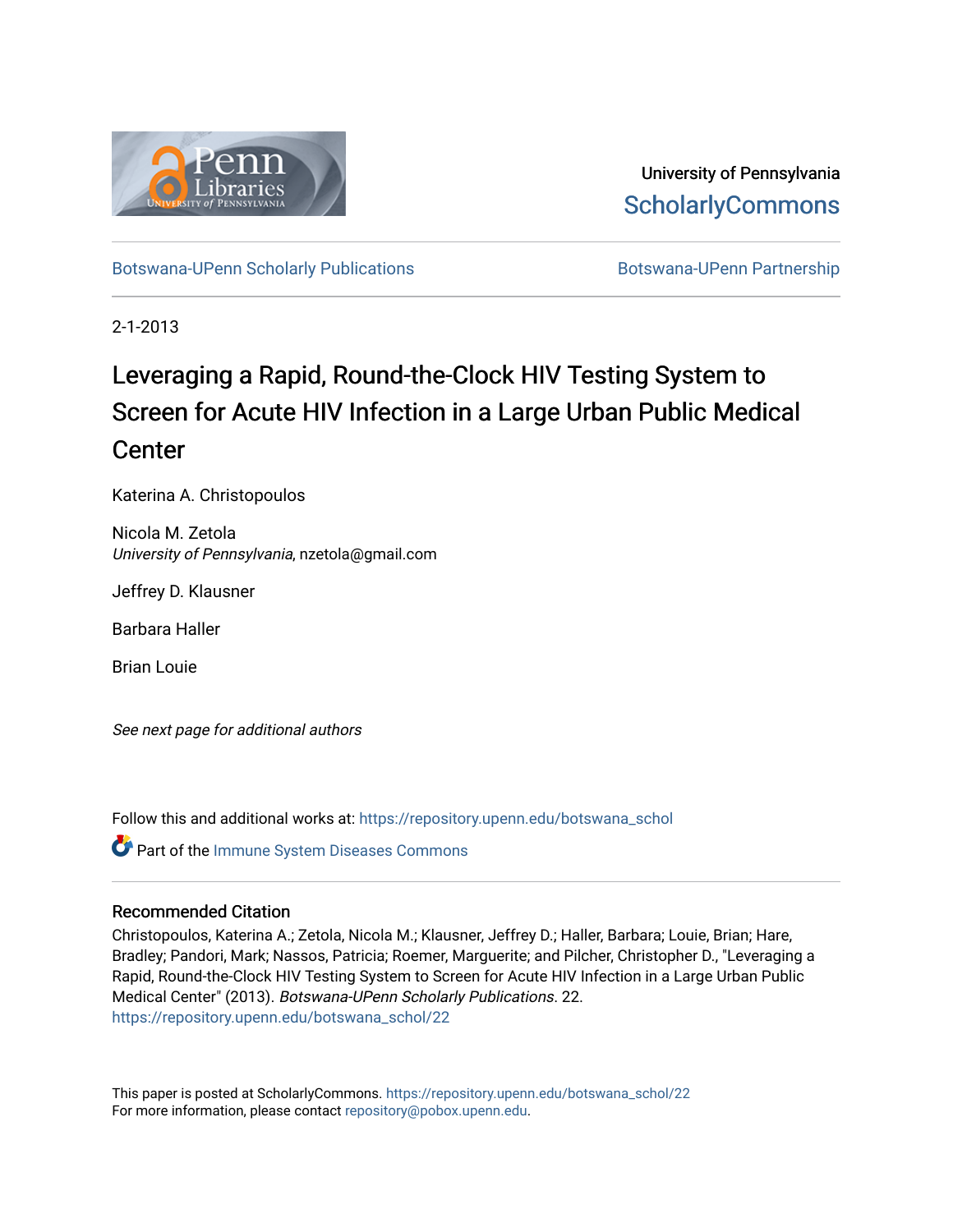## Leveraging a Rapid, Round-the-Clock HIV Testing System to Screen for Acute HIV Infection in a Large Urban Public Medical Center

## Abstract

## Methods

The hospital laboratory performed round-the-clock rapid HIV antibody testing on venipuncture specimens from patients undergoing HIV testing in hospital and community clinics, inpatient settings, and the emergency department. For patients with negative results, a public health laboratory conducted pooled HIV RNA testing for acute HIV infection. The laboratories communicated positive results from the hospital campus to a linkage team. Linkage was defined as one outpatient HIV-related visit.

## Results

Among 7,927 patients, 8,550 rapid tests resulted in 137 cases of HIV infection (1.7%, 95% CI 1.5%–2.0%), of whom 46 were new HIV diagnoses (0.58%, 95% CI 0.43%–0.77%). Pooled HIV RNA testing of 6,704 specimens (78.4%) resulted in 3 cases of acute HIV infection (0.05%, 95% CI 0.01%–0.14) and increased HIV case detection by 3.5%. Half of new HIV diagnoses and 2/3 of acute infections were detected in the emergency department and urgent care clinic. Rapid test sensitivity was 98.9% (95% CI 93.8%– 99.8%); specificity was 99.9% (95% CI 99.7%–99.9%). Over 95% of newly diagnosed and out-of-care HIV-infected patients were linked to care.

## **Conclusions**

Patients undergoing HIV testing in emergency departments and urgent care clinics may benefit from being simultaneously screened for acute HIV infection.

## Keywords

HIV serodiagnosis; HIV rapid tests; acute HIV infection; HIV testing in medical settings

## **Disciplines**

Diseases | Immune System Diseases | Medicine and Health Sciences

## Author(s)

Katerina A. Christopoulos, Nicola M. Zetola, Jeffrey D. Klausner, Barbara Haller, Brian Louie, Bradley Hare, Mark Pandori, Patricia Nassos, Marguerite Roemer, and Christopher D. Pilcher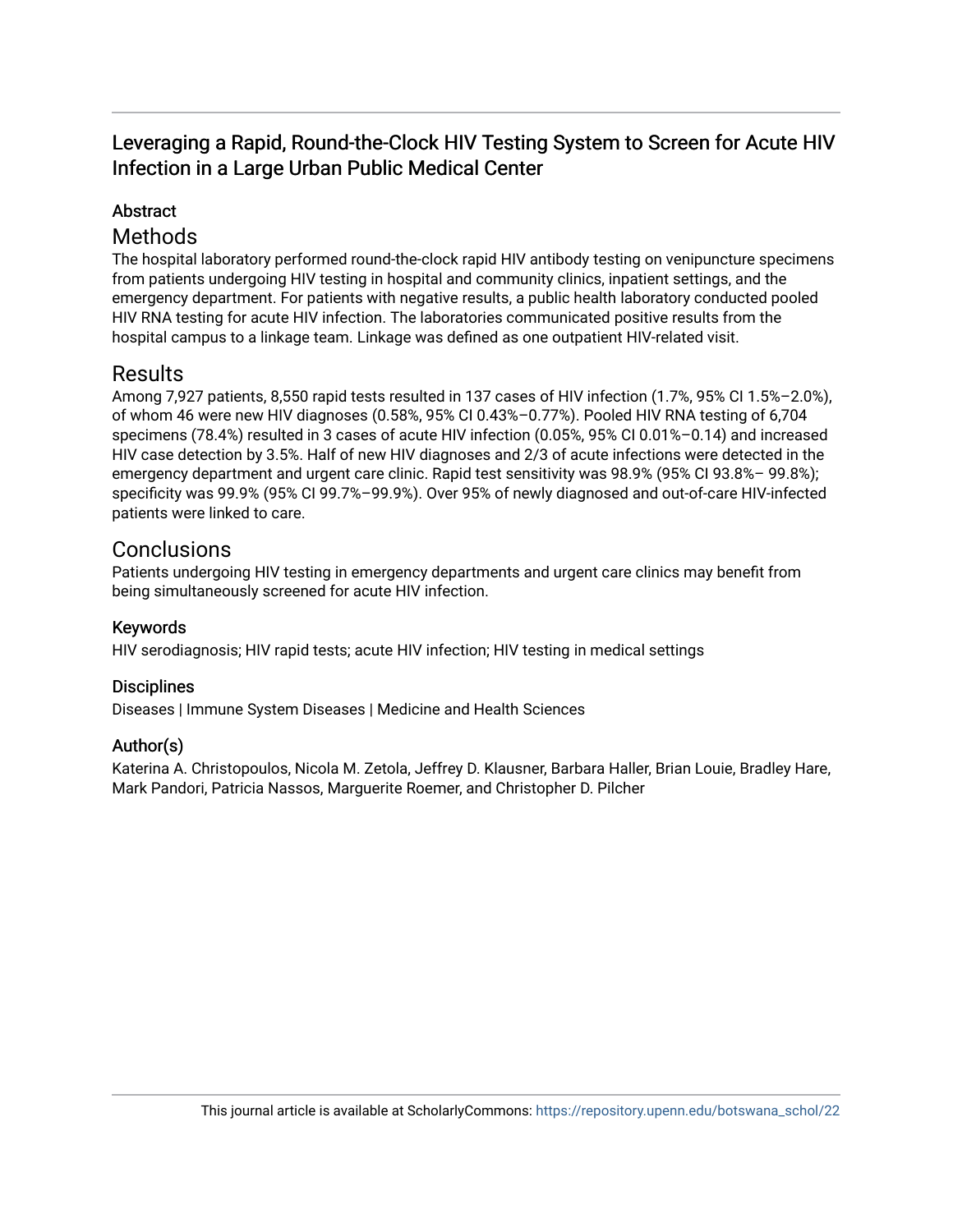## **Leveraging A Rapid, Round-the-Clock HIV Testing System to Screen for Acute HIV Infection in a Large Urban Public Medical Center**

**Katerina A. Christopoulos, MD, MPH**1, **Nicola M. Zetola, MD, MPH**2, **Jeffrey D. Klausner, MD, MPH**3, **Barbara Haller, MD, PhD**4, **Brian Louie, BA**5, **C. Bradley Hare, MD**1, **Mark Pandori, PhD**5, **Patricia Nassos, PhD**4, **Marguerite Roemer, BA**4, and **Christopher D. Pilcher, MD**<sup>1</sup>

<sup>1</sup>HIV/AIDS Division, San Francisco General Hospital, University of California San Francisco, San Francisco, CA

<sup>2</sup>Botswana-UPenn Partnership, Division of Infectious Diseases, University of Pennsylvania, Philadelphia, PA

<sup>3</sup>Infectious Diseases Division, David Geffen School of Medicine, University of California Los Angeles

<sup>4</sup>Department of Laboratory Medicine, San Francisco General Hospital, University of California San Francisco, San Francisco, CA

<sup>5</sup>San Francisco Department of Public Health, San Francisco, CA

### **Abstract**

**Objective—**To describe the prevalence and location of new and acute HIV diagnoses in a large urban medical center. Secondary objectives were to evaluate rapid HIV test performance, the added yield of acute HIV screening, and linkage to care outcomes.

**Design—**Cross-sectional study from November 1, 2008, to April 30, 2009.

Study concept and design: Zetola, Klausner, Louie, Hare, Pilcher

Drafting of manuscript: Christopoulos, Pilcher

Correspondence/Reprints: Katerina A. Christopoulos, HIV/AIDS Division, San Francisco General Hospital, 995 Potrero Ave, Bldg 80, Ward 84, Box 0874, San Francisco CA 94114. Tel 415-476-4082 Fax 415-476-6953 christopoulosk@php.ucsf.edu.

**Previous Presentation:** This work was presented in part at the 2009 National HIV Prevention Conference, Atlanta, GA, and the XVIII International AIDS Conference, July 18–23, 2010, Vienna, Austria.

**Conflicts of Interest:**Outside of this work, Dr. Christopoulos has received grant funding from Bristol Myers Squibb; Dr. Pilcher has received funding from Gen-Probe and given lectures for Bio-Rad; Dr. Haller has served as a consultant to Ortho Diagnostics and has received research support from Cepheid; Dr. Hare has been a consultant to Bristol Myers Squibb, Abbott, Gilead, Merck, and Tibotec/ Janssen, and on the lectures/speakers' bureau of Bristol Myers Squibb, Gilead, Merck, Viiv, and Tibotech/Janssen. All other authors declare no conflicts of interest.

**Author Contributions:** Dr. Christopoulos had full access to all the data in the study and takes responsibility for the integrity of the data and the accuracy of the data analysis.

Acquisition of data: Christopoulos, Haller, Louie, Pandori, Nassos, Roemer, Pilcher

Analysis and interpretation of data: Christopoulos, Zetola, Klausner, Haller, Hare, Nassos, Roemer, Pilcher

Critical revision of the manuscript for important intellectual content: Zetola, Klausner, Haller, Louie, Pandori, Hare, Nassos, Roemer Statistical analysis: Christopoulos, Zetola

Obtaining funding: Zetola, Klausner, Pilcher

Administrative, technical, or material support: Klausner, Haller, Louie, Pandori, Nassos, Roemer

Study supervision: Klausner, Hare, Pilcher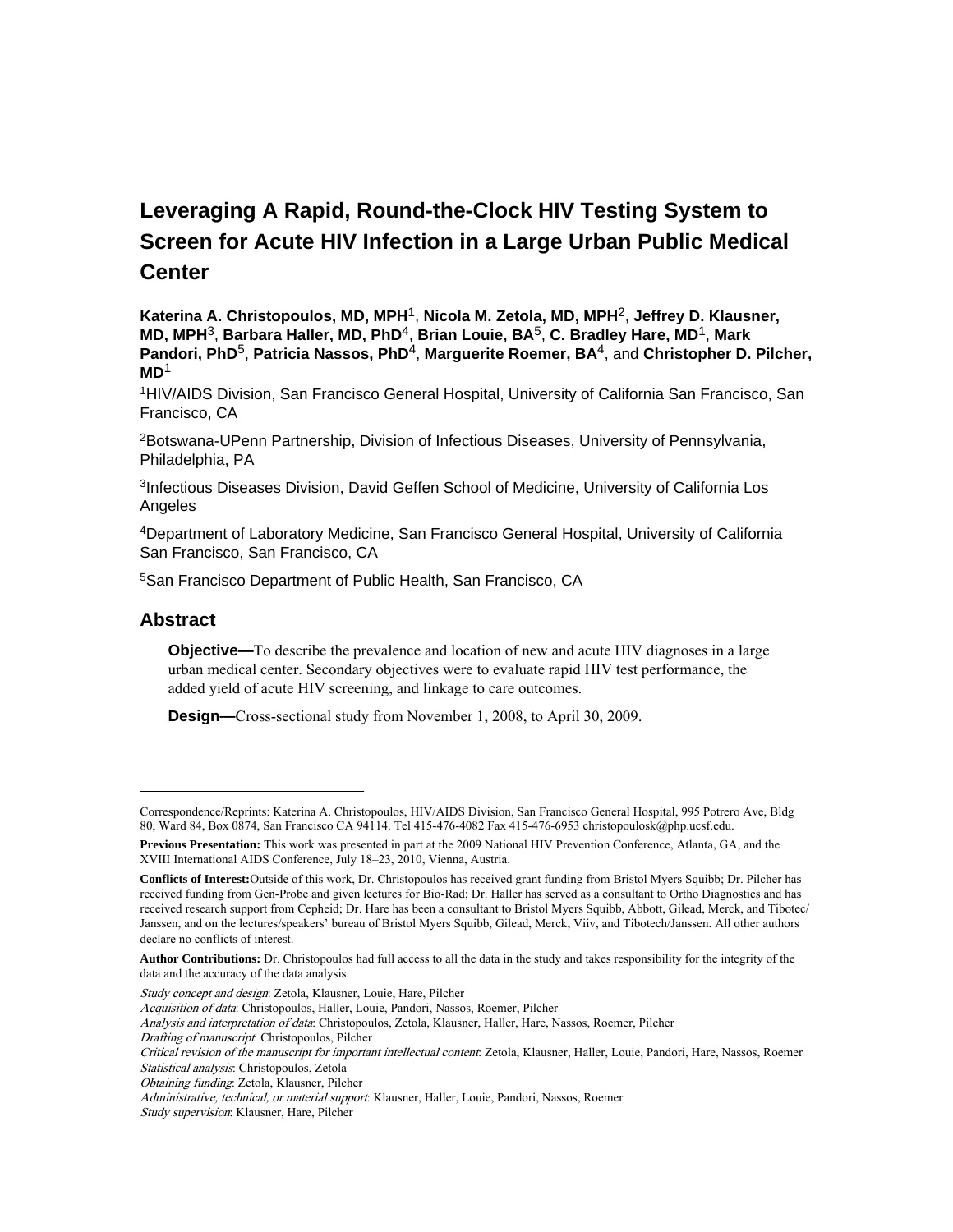**Methods—**The hospital laboratory performed round-the-clock rapid HIV antibody testing on venipuncture specimens from patients undergoing HIV testing in hospital and community clinics, inpatient settings, and the emergency department. For patients with negative results, a public health laboratory conducted pooled HIV RNA testing for acute HIV infection. The laboratories communicated positive results from the hospital campus to a linkage team. Linkage was defined as one outpatient HIV-related visit.

**Results—**Among 7,927 patients, 8,550 rapid tests resulted in 137 cases of HIV infection (1.7%, 95% CI 1.5%–2.0%), of whom 46 were new HIV diagnoses (0.58%, 95% CI 0.43%–0.77%). Pooled HIV RNA testing of 6,704 specimens (78.4%) resulted in 3 cases of acute HIV infection (0.05%, 95% CI 0.01%–0.14) and increased HIV case detection by 3.5%. Half of new HIV diagnoses and 2/3 of acute infections were detected in the emergency department and urgent care clinic. Rapid test sensitivity was 98.9% (95% CI 93.8%– 99.8%); specificity was 99.9% (95% CI 99.7%–99.9%). Over 95% of newly diagnosed and out-of-care HIV-infected patients were linked to care.

**Conclusions—**Patients undergoing HIV testing in emergency departments and urgent care clinics may benefit from being simultaneously screened for acute HIV infection.

#### **Keywords**

HIV serodiagnosis; HIV rapid tests; acute HIV infection; HIV testing in medical settings

### **INTRODUCTION**

In 2006, the Centers for Disease Control and Prevention (CDC) recommended routine screening for HIV infection in patients aged 13–64 years in all health care settings where the prevalence of HIV infection is above  $0.1\%$ .<sup>1</sup> HIV-infected persons who do not know their status often present to medical settings and fail to be diagnosed, leading to late detection, higher morbidity, and prolonged transmission risk.<sup>2–4</sup> Hospitals and their satellite clinics, therefore, are ideal settings to scale up HIV testing, especially since access to on-site HIV specialists has been shown to improve linkage to care for newly diagnosed and out of care HIV-infected patients.<sup>5</sup>

Historically, a significant barrier to expanding HIV testing in the medical center setting has been the use of testing technologies with long turnaround time, e.g., enzyme immunoassay (EIA) testing. EIA testing, conducted in "batches" several times a week, is not well-suited to settings with rapid patient turnover, as it may delay appropriate clinical management and has been associated with high failure-to-notify rates.  $6$ ,

Rapid HIV testing has the potential to increase testing in medical settings.<sup>8</sup> Indeed, rapid HIV testing has been implemented successfully in medical settings such as labor and delivery, the emergency department, and the inpatient wards.  $9-13$  To date, however, the use of rapid HIV testing in medical settings has been limited to specific hospital departments. In addition, these initiatives have generally relied on point-of-care technology requiring ancillary staff, curtailing the ability to provide round-the-clock testing for large numbers of patients. As yet, a system for the effective application of rapid HIV testing across all care settings of a hospital and its satellite clinics has not been demonstrated.

An additional point regarding the adoption of rapid HIV testing is that the optimal testing technology for identifying HIV infection in medical settings has not been determined, especially since acute HIV infection may be relatively common in certain clinical venues, such as the urgent care clinic.<sup>14,15</sup> Persons with acute HIV infection are highly infectious and may unknowingly transmit HIV infection if they remain unaware of their status.<sup>16–18</sup>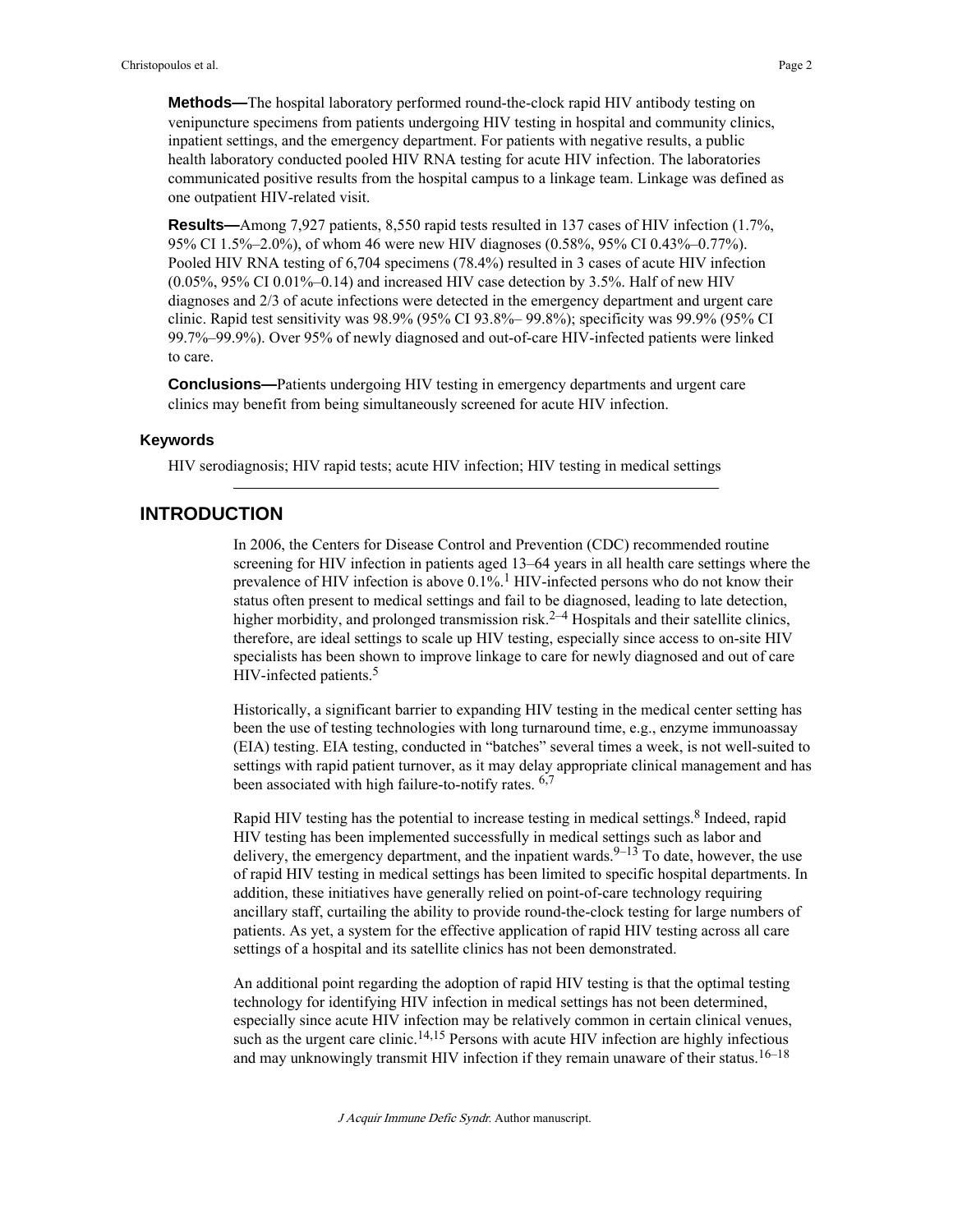Fourth-generation immunoassays that can detect both HIV antibody and p24 antigen are a potentially appealing option. In addition, these assays can be run on automated platforms (as opposed to manual third-generation EIAs).19 However, little data exist on the prevalence of acute HIV infection across all inpatient and outpatient medical settings to justify a universal shift to this more sensitive testing format.

We therefore sought to investigate the potential contribution of acute HIV infection to hospital-wide HIV diagnosis. We drew upon a unique testing system developed at San Francisco General Hospital to execute this project. Key features of this testing system were laboratory-based, round-the-clock, rapid HIV testing on venipuncture specimens from all medical center care settings closely integrated with the services of an HIV clinic-based linkage to care team. Building on this system, we developed and implemented a program to screen rapid-test negative specimens for HIV RNA and link acutely HIV infected individuals to care. Thus, the primary objective of this study was to describe the prevalence all HIV cases, new HIV diagnoses, and acute HIV infections across medical center sites. Secondary objectives were to: 1) determine the increase in HIV case detection conferred by screening for acute HIV infection; 2) calculate rapid test performance characteristics against a "gold standard" of pooled HIV RNA screening, and; 3) ascertain disclosure and linkage to care outcomes.

## **METHODS**

#### **Study Design**

We conducted a six-month cross-sectional study of medical center rapid HIV testing with an algorithm that included pooled HIV RNA testing for acute HIV infection. The implementation of pooled HIV RNA testing and all evaluation procedures were approved by the University of California San Francisco Committee on Human Research.

#### **Population, Sites, and Consent Procedures**

The study included all patients undergoing HIV antibody testing via the San Francisco General Hospital (SFGH) Clinical Laboratory between November 1, 2008 and April 30, 2009, a period during which there were department-specific initiatives to increase HIV testing in the emergency department and the adult urgent care clinic. SFGH is a 300-bed acute care public hospital and a major provider for the estimated 150,000 people in San Francisco who have public insurance or are uninsured. HIV testing sites included medical/ surgical specialty clinics located on the hospital campus, 18 community health centers, the emergency department, and all inpatient wards. In accordance with California state law, clinicians obtained verbal consent prior to rapid HIV testing, which was offered in an opt-in fashion. Several sites using the hospital laboratory for HIV testing were excluded from the pooled HIV RNA protocol because of: 1) preference for individually managing patients at risk for acute HIV infection (occupational health, labor and delivery, the nursery); 2) a high number of individuals with known HIV infection (an on-site HIV primary care clinic, an offsite HIV skilled nursing facility), or; 3) special administrative requirements (the outpatient jail, research studies).

#### **Rapid Antibody Testing Protocol**

The hospital Clinical Laboratory used the Uni-Gold Recombigen HIV Test (Trinity Biotech, Bray, Ireland) to conduct rapid HIV antibody testing on serum or plasma specimens during every shift, seven days a week. A negative rapid antibody test was reported as rapid HIV antibody "negative," and, if an additional BD Vacutainer (Franklin Lakes, NJ) plasma preparation tube (PPT) was also collected according to protocol, it was sent to the San Francisco Department of Public Health (SFDPH) Laboratory on the next business day to be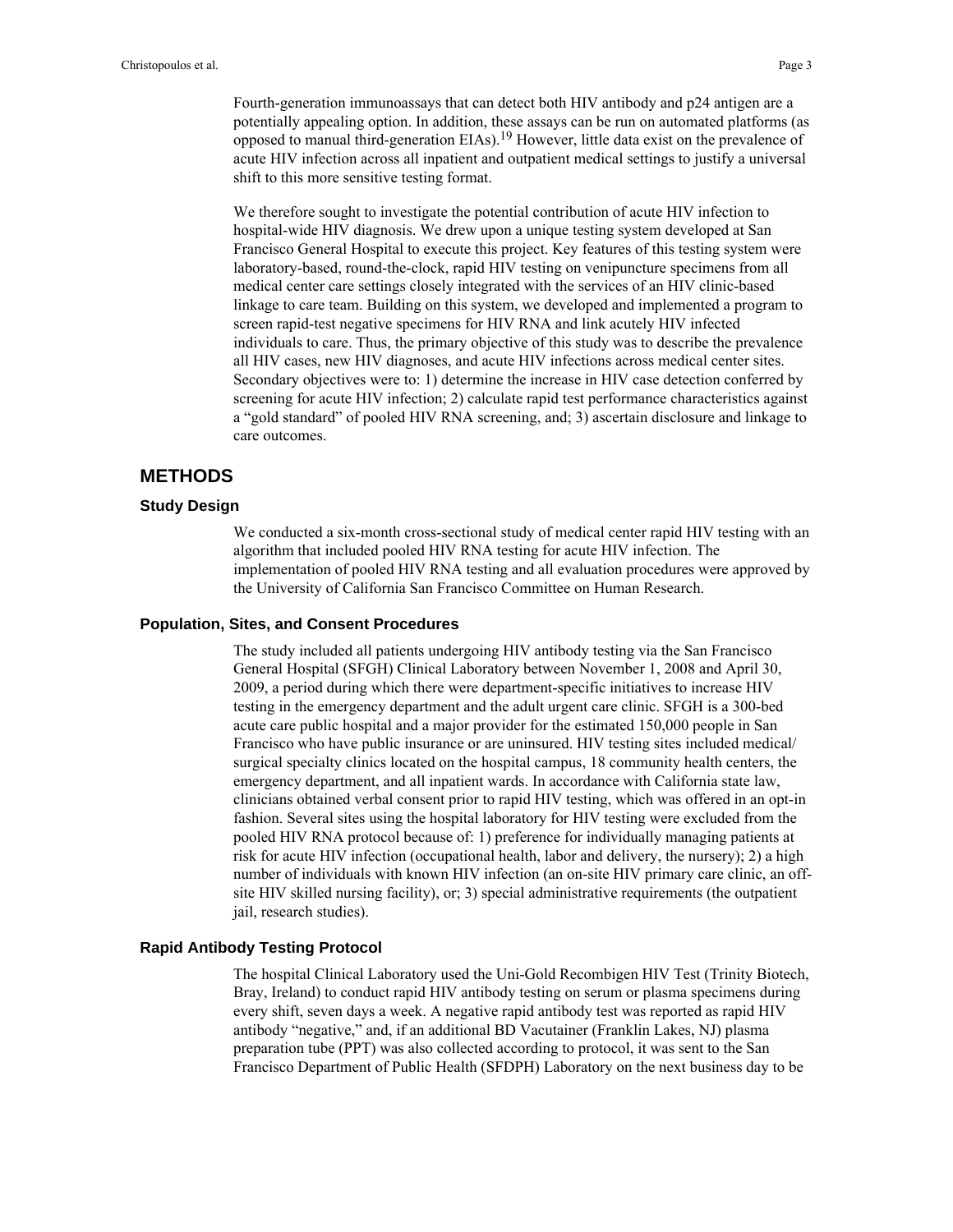placed in the queue for twice-weekly pooled HIV RNA testing (Figure 1). Rapid test results were available in the electronic medical record (EMR) within two hours after specimen receipt. A positive rapid HIV antibody result was reported as "preliminary positive." Rapid test "preliminary positive" specimens underwent EIA testing with a third-generation test (Genetic Systems HIV-1/HIV-2 Plus O EIA, Bio-Rad, Redmond, WA) Mondays, Wednesdays, and Fridays, and were confirmed with immunoflorescence (IFA) testing (Fluorognost HIV-1 IFA, Sanochemia Pharmazeutika, Vienna, Austria). If the EIA and IFA were both negative, then a final HIV antibody test was reported as "negative." If the EIA and IFA were both positive, then a final HIV antibody test was reported as "positive." If the EIA was positive and the IFA was negative or indeterminate, the rapid test specimen was sent to the SFDPH Laboratory for Western blot testing; in addition, if a PPT specimen was available, it was sent to the SFDPH Laboratory for individual HIV RNA testing.

#### **Pooled HIV RNA Testing Protocol**

Given the use of pooled HIV RNA testing in public health practice,  $20-24$  the institutional review board and hospital administration did not require separate consent or additional orders for pooled HIV RNA testing. Clinical staff were educated via administrative meetings on the need to draw additional specimen for pooled HIV RNA testing but were not systematically encouraged to target patients with symptoms consistent with acute HIV infection. Sites received monthly reports detailing the proportion of specimens screened for acute HIV infection.

The SFPDH Laboratory assembled aliquots from rapid antibody negative patients into pooled samples at a 10:1 ratio. Pooled HIV RNA testing was performed twice a week using a qualitative HIV RNA assay (APTIMA HIV-1 RNA; Gen-Probe Inc, San Diego CA) with a lower limit of detection of 30 copies/ml, theoretically permitting detection of individual specimens with 300 copies/ml in a master pool with a 1:10 dilution. Positive pools were deconstructed and each individual specimen underwent qualitative HIV RNA testing. Individual HIV RNA-positive specimens were then quantified (Abbott RealTime HIV-1 Assay, Abbott Laboratories, Des Plaines, IL) before being reported as "HIV-1 RNA Detected" in the SFGH electronic medical record (EMR). EIA-positive/IFA-negative or indeterminate specimens also underwent qualitative HIV RNA testing with subsequent quantification if positive. Negative pools were reported in the EMR as "HIV-1 RNA Not Detected" within 2–6 days, while HIV RNA-positive results were available within 4–8 days of rapid antibody testing.

#### **Procedures for Disclosure and Linkage to Care**

The hospital Clinical Laboratory paged all "preliminary positive" HIV rapid test results to a linkage to care team based in an on-site HIV primary care clinic in real-time during business hours (8am–5pm) and on the next business day for results reported on evenings and weekends. Patients on the hospital campus were eligible for linkage to care team services (Figure 2). For both admitted and non-admitted patients, the linkage to care team, which consisted of a nurse, nurse practitioner, and social work associate, worked with the ordering clinician to ensure disclosure. Ordering clinicians were encouraged to disclose with linkage team support, but linkage team members also disclosed results directly, especially if the ordering clinician was not available. For patients still on-site, the linkage team met with the patient to provide counseling and an appointment for confirmatory results. For outpatients with "preliminary positive" results reported on nights or weekends, the linkage to care team contacted ordering clinicians and patients within one business day to ensure disclosure and a follow-up appointment. With regard to pooled HIV RNA results, the SFDPH Laboratory notified the ordering clinician, the linkage to care team, and the SFDPH HIV notification and partner services unit when specimens were confirmed RNA-positive.<sup>25</sup> For patients with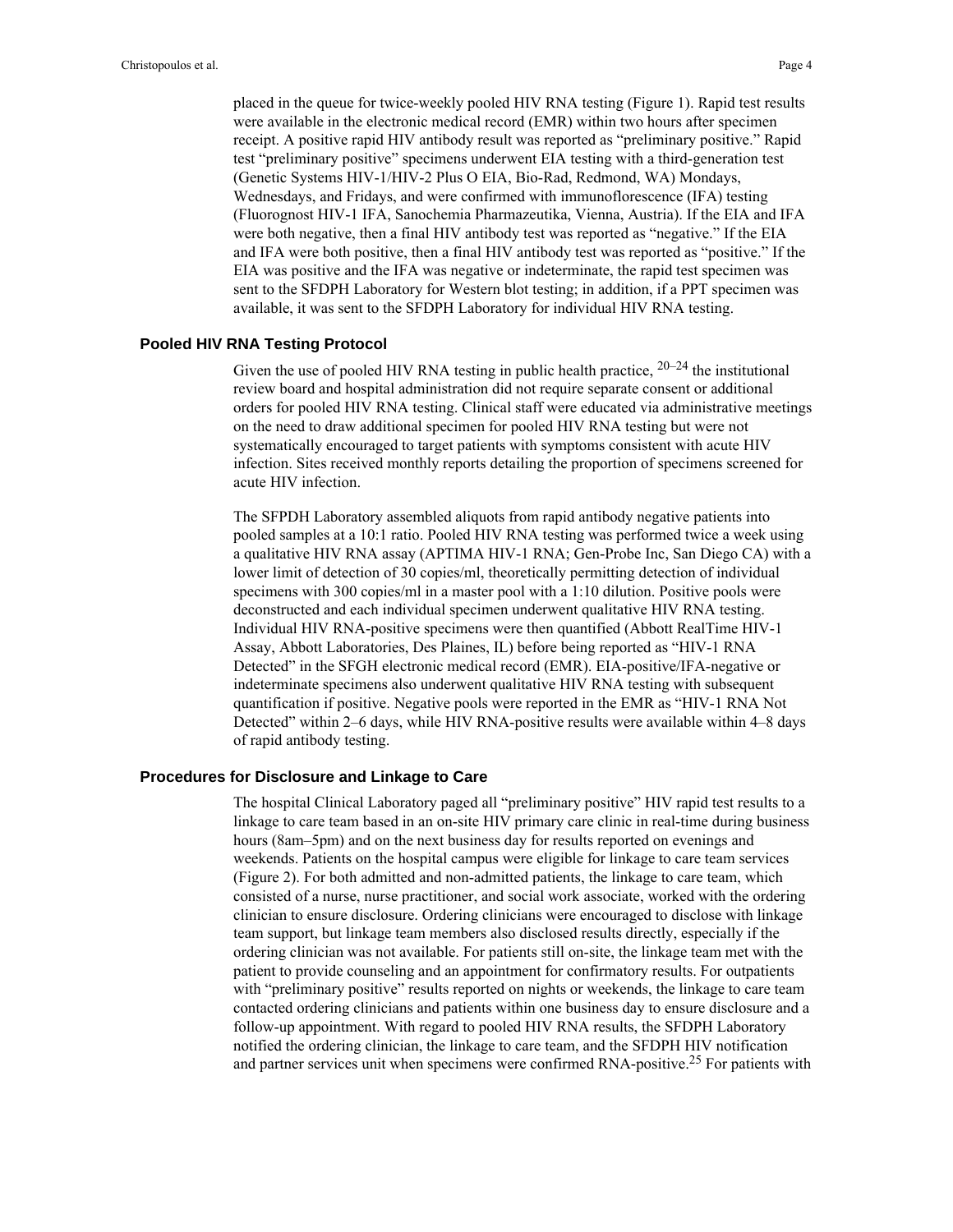#### **Data Collection and Analyses**

We obtained test data and demographics on all individuals undergoing HIV testing from the EMR and laboratory databases. For individuals with confirmed HIV infection, we assessed prior testing history, HIV care status, and linkage to care, defined as attendance at one outpatient HIV-related visit at any time, using the EMR, linkage to care team logs, and laboratory/public health databases. As outlined above, patients with EIA/IFA positive results were considered to have confirmed HIV infection. Acute HIV infection was defined as being: 1) EIA-negative/HIV RNA-positive; 2) EIA-positive/IFA-negative/HIV RNApositive, or; 3) EIA-positive/IFA-indeterminate/HIV RNA-positive. We report data on the total number of tests processed by the hospital laboratory as well as the number of tests from sites eligible for pooled HIV RNA testing, along with test outcomes and the proportion of HIV diagnoses considered to be new (previously unknown). The increase in HIV case detection attributable to pooled HIV RNA testing was calculated using only those samples with adequate specimen available for further testing. Rates of disclosure and linkage to care were calculated considering HIV-infected inpatients and outpatients who were tested on the hospital campus and thus eligible for linkage team services. Descriptive statistics were calculated using Stata SE/10 (College Station, TX). Test performance characteristics were calculated using an open-source software program (Open-Epi, version 2.3.1; Emory Rollins School of Public Health, Atlanta, GA).

#### **Role of Funding Sources**

Funding and materials for the implementation of pooled HIV RNA testing were provided by the California HIV Research Program and Gen-Probe, Inc. Neither of these entities played a role in the design, conduct, or reporting of this study.

## **RESULTS**

#### **Prevalence of HIV Infection Among Hospital System Testers**

Between November 1, 2008, and April 30, 2009, there were 9,938 specimens rapid tested for HIV antibody by the hospital Clinical Laboratory (Table 1), of which 8,550 specimens were from patients seen at sites participating in pooled HIV RNA testing (5,809 specimens from the hospital campus and 2,741 specimens from 18 off-site community clinics). These 8,550 specimens were drawn from 7,927 unique patients. Approximately 76,811 unique patients were seen at testing sites during the study period, thus about 10% of patients were tested for HIV. Patients had a median age of 40 years (interquartile range 28, 52), were evenly divided between men and women, and were 61.8% racial/ethnic minority (Table 2). As detailed in Table 1, there were 137 cases of HIV infection (prevalence 1.7%, 95% CI: 1.5%-2.0%) from sites participating in pooled HIV RNA testing (134 confirmed HIV infections, 2 acute infections with inconclusive antibody results, and 1 antibody-negative acute infection). Of these 137 cases, there were 46 (33.6%) new diagnoses of HIV infection for a prevalence of newly diagnosed HIV infection = 0.58%, 95% CI: 0.43%-0.77% and a prevalence of acute HIV infection =  $0.05\%$ , 95% CI: 0.01%-0.14% (as calculated by dividing the acute cases by the number of unique individuals undergoing pooling). The median CD4 cell count for newly diagnosed patients was  $331 \text{ cells/µL}$  (interquartile range  $260, 517$ ). Half of the cases of new HIV infection were from the ED or adult urgent care clinic. Indeed, the three cases of acute HIV infection were from the emergency department, the adult urgent care clinic, and a "drop-in" visit at a community health center. All were Latino men who identified their HIV risk factor as having sex with men. When considering just the yield of new and acute cases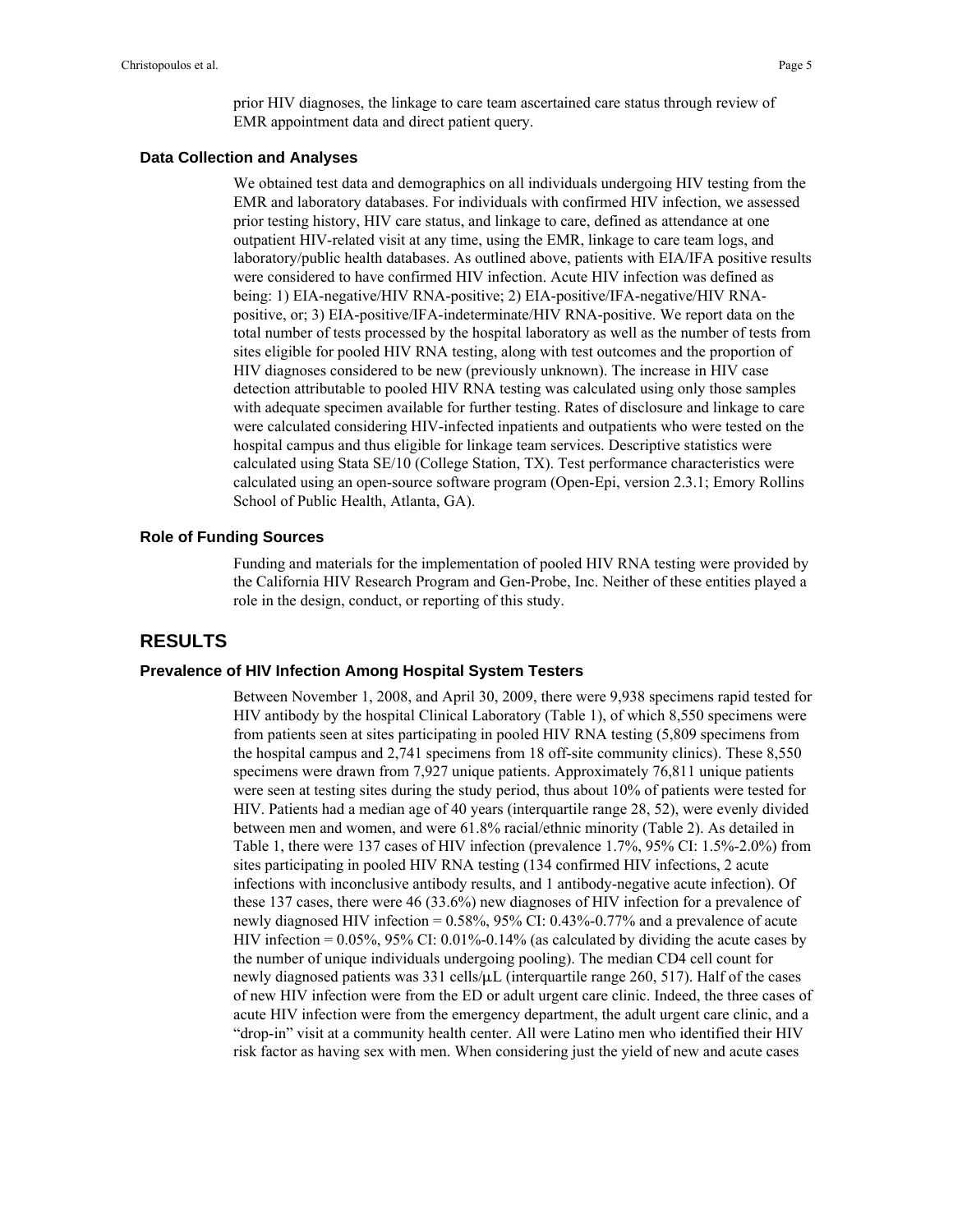from the ED and adult urgent care clinic, estimates doubled to 1.2%, 95% CI: 0.8%-1.9% and 0.1%, 95% CI: 0.01%, 0.4%, respectively.

#### **Performance of Rapid HIV Testing vs. Rapid Testing Plus HIV RNA Testing**

Pooled HIV RNA testing was performed on 6,704 (78.4%) specimens from HIV rapid test negative patients. Compliance with specimen submission, defined as submission of both a rapid test specimen and the plasma preparation tube necessary for pooled RNA testing, increased from 54.4% in the first month of the observation period to 87.0% in the last month. The number of monthly rapid HIV tests from the hospital campus rose from 632 during the first month of the study to 1,101 during the last month of the study. Although the rapid test plus HIV RNA testing algorithm identified three cases that met our study definition of acute HIV infection, only one of these was rapid test negative/HIV-RNA positive (one was rapid test positive/EIA positive/IFA negative/HIV RNA-positive and one was rapid test positive/EIA positive/IFA indeterminate/HIV RNA-positive). All had quantitative viral loads >500,000 copies/ml and subsequent complete seroconversion (Figure 1). The single rapid-test negative/HIV-RNA positive specimen was also negative on a thirdgeneration EIA test. Using the number of confirmed cases sent with a PPT tube (and hence eligible for pooled HIV RNA screening had these specimens been rapid test negative) as the denominator, these three cases represented 3.5% of all HIV cases and 10.3% of new HIV cases. However, because two of the three acute HIV cases would have been detected (though not confirmed) by the rapid test alone, the addition of pooled HIV RNA screening identified only one case that would have been completely missed, representing 1.2% of all cases and 3.5% of new cases.

The performance of the Uni-Gold rapid HIV test was assessed using EIA/IFA/HIV RNA testing as the gold standard. The sensitivity of the rapid test was 98.9% (95% CI 93.8%-99.8%) and the specificity was 99.9% (95% CI 99.7%-99.9%). The positive predictive value was 90.5% (95% CI 82.0%-94.9%) and the negative predictive value was 100% (95% CI 99.9%-100%).

#### **Disclosure and Linkage to Care Outcomes**

There were 98 patients with a "preliminary positive" rapid HIV test result diagnosed on the hospital campus and thus eligible for linkage to care team services (Table 1). Of these patients, 12 had a false-positive rapid HIV test result and 1 was an infant with maternal antibodies and a negative quantitative HIV viral load, while 54 rapid test results were in patients who proved to have confirmed, previously diagnosed HIV infection (Figure 3). Of the 31 patients who were rapid test positive and subsequently confirmed as new HIV diagnoses, 9 admitted patients and 18 of 22 outpatients received their test results during the same clinical encounter. Of the remaining four outpatients, three patients were disclosed to 5–9 days later and one learned his diagnosis after representing to the ED for care. The one patient with rapid test negative/HIV RNA positive acute HIV infection received his final test results one week after testing negative on the rapid test. This patient was already in care with a community physician with HIV expertise. All newly diagnosed patients who lived in the county and did not have insurance incompatible with the SFGH clinic system were confirmed as linked to care. Time to linkage was calculated as time from diagnosis to first outpatient HIV visit except for those patients admitted after diagnosis, in which case time to linkage was time from hospital discharge to first outpatient HIV visit. The median time to linkage to care was 3.5 days (interquartile range 2–8.5, range 0 to 70). Of those with prior HIV diagnoses, the majority (74%) were in care. Of the 12 patients who were not in care, 11 were re-linked to care. Thus, the overall proportion of patients linked to care was 97.5% (95% CI: 86.8%–99.9%).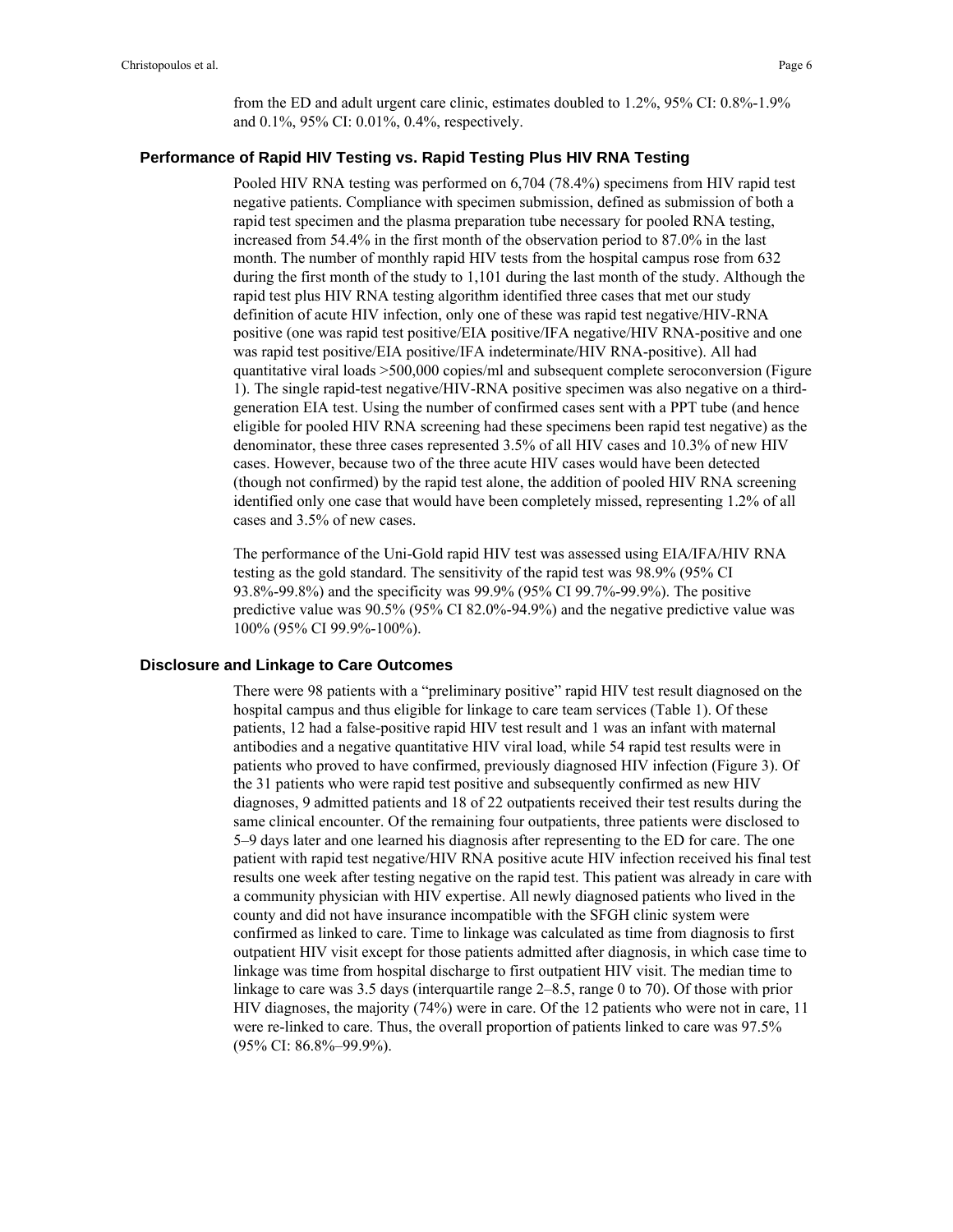## **DISCUSSION**

We leveraged the novel features of a hospital laboratory-based rapid testing system to add pooled HIV RNA testing for a period of six months. We found that screening for acute HIV infection in rapid test negative patients from an urban medical center contributed only minimally (1.2%) to the total number of HIV cases identified. Perhaps more importantly, we found that by using round-the-clock rapid testing, the hospital laboratory was able to provide preliminary results that had both high positive and negative predictive value within two hours of specimen receipt. Use of an HIV clinic-based linkage to care team resulted in very high rates of linkage to care. These results support round-the-clock, laboratory-based, rapid testing as a successful approach to medical center HIV testing. In addition, this testing system has the potential to sustain efforts to expand HIV testing, as it provides these roundthe-clock and rapid results without requiring dedicated staff to conduct point-of-care testing.

This study demonstrated that there are several clinical locations, particularly those that provide "drop-in" care, that diagnose a large number and proportion of new HIV infections. Half of the new HIV infections in this study were identified in the emergency department and adult urgent care clinic, including two of the three acute infections. In these important sites of health care for vulnerable urban populations,<sup>2</sup> scaling up testing to identify new and acute cases remains a challenge, as busy providers in these settings face numerous barriers to performing HIV testing.<sup>26</sup> Screening for acute HIV infection by pooled HIV RNA testing requires too lengthy a turnaround time to guide clinical management in real time. However, the recent FDA approval of two fourth-generation immunoassays offers the potential for both acute HIV screening and relatively fast (perhaps same day) test turnaround.<sup>27</sup> Indeed, a preliminary recommendation for new laboratory HIV testing guidelines advocates for screening with the most sensitive immunoassay available, i.e. a fourth-generation test, followed by an antibody test that can distinguish between HIV-1 and HIV-2. 28,29

However, several points bear mentioning. First, even same-day results may not be fast enough for locations such as the emergency department and urgent care clinic, where a cornerstone of HIV testing has been the availability of truly rapid results. Second, the fourth-generation tests currently available in the U.S. do not distinguish between acute and established HIV infection, making it necessary to investigate the discordance between a reactive fourth-generation test and a negative confirmatory test (such as a Western blot) with HIV RNA testing. In our study, two of three acute infections were rapid test positive, negative or indeterminate by confirmatory IFA testing, and RNA positive. These two cases highlight the importance of resolving discordant test results.

While screening for acute HIV infection may be important in the emergency department and urgent care clinic, its impact in other medical settings will likely be less pronounced. In the inpatient setting – and even in many outpatient clinics – HIV testing is frequently used to confirm a patient's HIV status, as prior test results may not be readily available and clinical management decisions need to be made. In our study, two-thirds of patients testing HIV positive were found to have previously tested HIV positive. Reasons for this finding bear further investigation but may include the need to document HIV status, lack of immediate disclosure of HIV status, and denial of HIV status. Moreover, some previously diagnosed HIV-infected individuals had lapsed in care, and reporting positive rapid test results to the linkage team facilitated effective re-engagement for these patients.

Indeed, the ability of the testing system to facilitate linkage team follow up of positive HIV test results in real time and across a range of hospital settings is a unique feature that merits attention. As hospitals and acute care settings look for sustainable and cost-effective ways to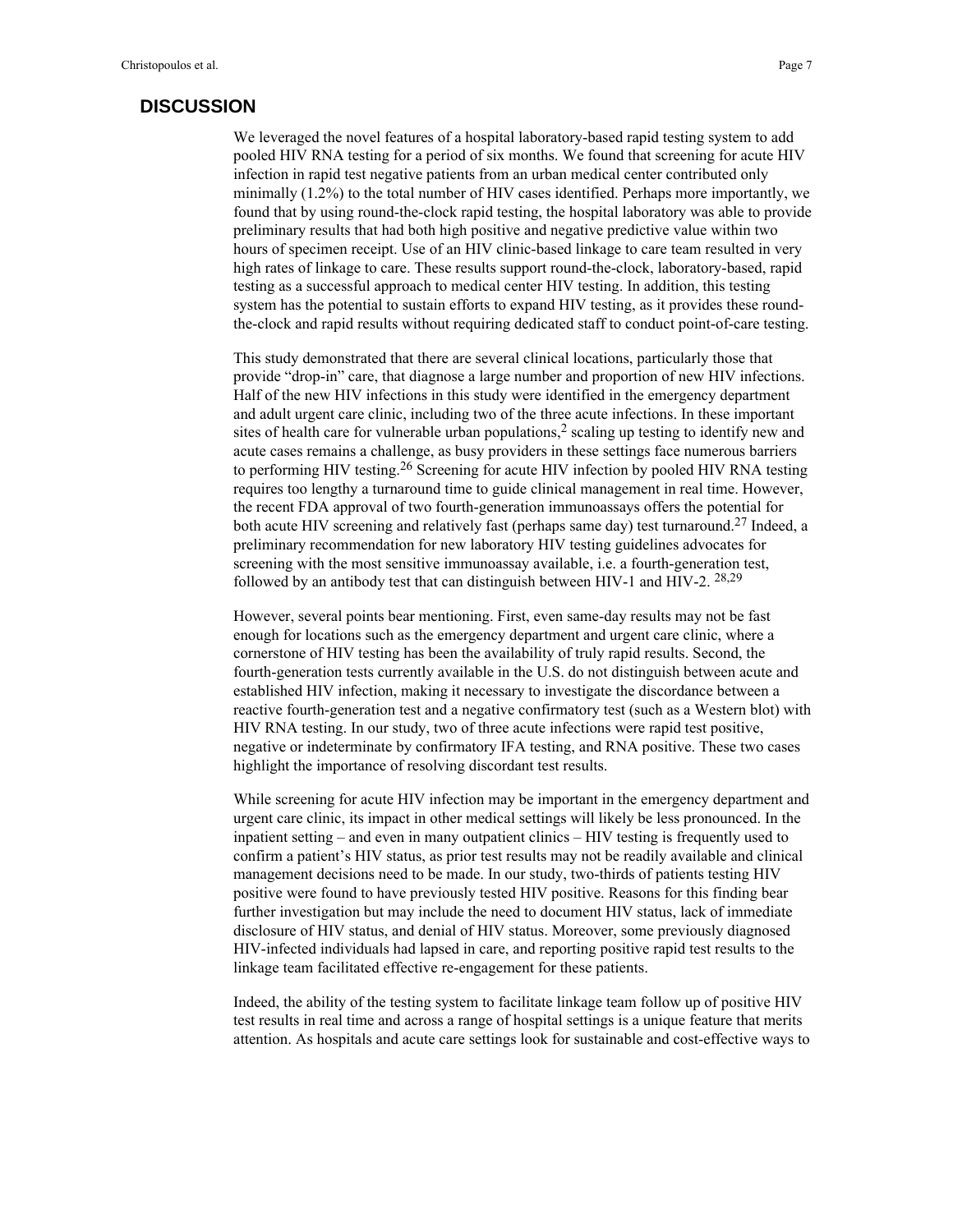scale up HIV testing, we believe elements of this testing system hold great promise, with or without screening for acute HIV infection.

There were several limitations to our analysis. This was a lab-based study designed to screen for acute HIV infection, rather than an effort to actively promote hospital-wide HIV case finding. Because not all medical center patients were tested for HIV, the true prevalence of acute and non-acute HIV infection is not known. Furthermore, because this was an observational study, we cannot evaluate the separate effects of rapid testing, pooled RNA screening, and the linkage to care team on patient outcomes. Finally, we do not formally assess labor requirements and cost, though we are able to document that this rapid testing system allowed the hospital campus to nearly double the monthly number of tests without need for additional laboratory staff while maintaining excellent diagnostic test performance.

### **CONCLUSIONS**

Clinical laboratory-based rapid HIV testing with integrated linkage to care works well for many medical settings and has the potential to sustain HIV testing efforts. However, patients in certain clinical venues, such as the emergency department and the urgent care clinic, may benefit from being screened for acute HIV infection. While pooled RNA testing can aid in the detection of acute HIV infection, its long turnaround time may limit its application in these settings. Fourth-generation immunoassays performed in a rapid fashion may be one option for these locations.

#### **Acknowledgments**

**Source of Funding:** Funding and materials for the implementation of pooled HIV RNA testing were provided by California HIV Research Program (CHRP) grants RN07-SF-722 and CH05-SMCHC-612, and Gen-Probe, Inc. Neither entity played a role in the design or conduct of the study, collection, management, analysis, and interpretation of the data, or the preparation, review and approval of the manuscript. This publication was made possible by grant number UL1 RR024131 from the National Center for Research Resources (NCRR), a component of the National Institutes of Health (NIH) and the NIH Roadmap for Medical Research. Its contents are solely the responsibility of the authors and do not necessarily represent the official view of NCRR. Information on NCRR is available at <http://www.ncrr.nih.gov/>. Information on Re-engineering the Clinical Research Enterprise can be obtained from [http://nihroadmap.nih.gov/clinicalresearch/overview-translational.asp.](http://nihroadmap.nih.gov/clinicalresearch/overview-translational.asp) This work was also supported by NIH grants T32 AI60530 and K23 MH 09220 (K.A.C.) and R34 MH 096606 (C.D.P).

The authors wish to thank the following individuals, without whom this project and its evaluation would not have been possible: Diane Jones, RN, Clarissa Ospina-Norvell, NP, and Alida Marrero-Calderon of the San Francisco General Hospital Positive Health Program for their dedication in linking HIV-infected patients to care, Sally Liska, PhD, of the San Francisco Department of Public Health Laboratory for technical guidance, and Fred Strauss, MD, of the San Francisco General Hospital for medical informatics support. For the data used in this study, we thank Margaret Wong of the San Francisco General Hospital Clinical Laboratory, Paul Norris, AB, and Ketty Mobed, PhD, of the UCSF THREDS program, and Kyle Bernstein, PhD, and Robert Kohn, MPH, of the San Francisco Department of Public Health STD Prevention and Control Services. We thank Wendy Hartogensis, PhD, of the San Francisco General Hospital HIV/AIDS Division for assembling the final datasets, and Jane Drake, MPH, of the UCSF Global Health Sciences for administrative support.

### **References**

- 1. Branson BM, Handsfield HH, Lampe MA, et al. Revised recommendations for HIV testing of adults, adolescents, and pregnant women in health-care settings. MMWR Recomm Rep. Sep 22; 2006 55(RR-14):1–17. quiz CE11–14. [PubMed: 16988643]
- 2. Klein D, Hurley LB, Merrill D, Quesenberry CP Jr. Review of medical encounters in the 5 years before a diagnosis of HIV-1 infection: implications for early detection. J Acquir Immune Defic Syndr. Feb 1; 2003 32(2):143–152. [PubMed: 12571523]
- 3. Liddicoat RV, Horton NJ, Urban R, Maier E, Christiansen D, Samet JH. Assessing missed opportunities for HIV testing in medical settings. J Gen Intern Med. Apr; 2004 19(4):349–356. [PubMed: 15061744]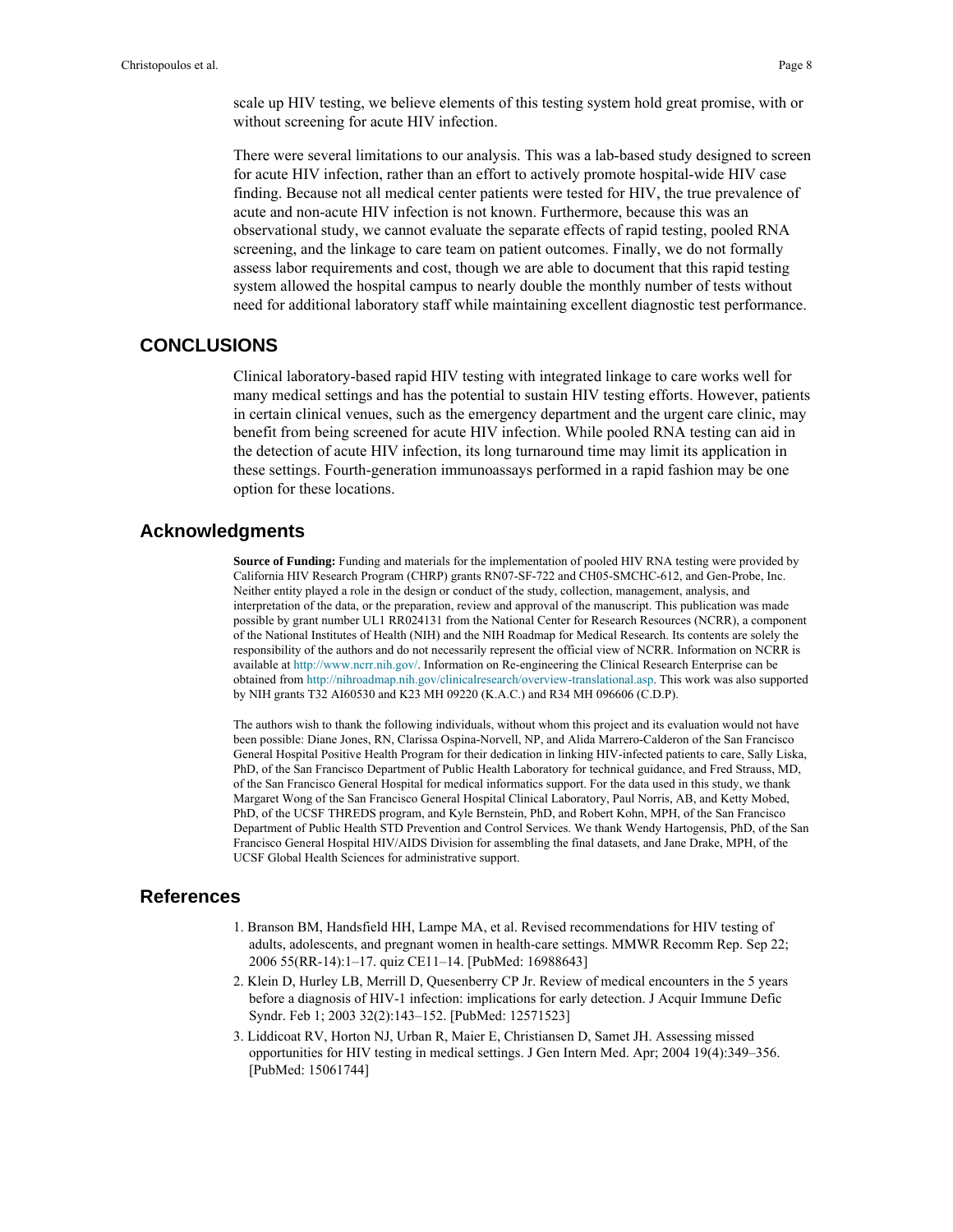- 4. Jenkins TC, Gardner EM, Thrun MW, Cohn DL, Burman WJ. Risk-based human immunodeficiency virus (HIV) testing fails to detect the majority of HIV-infected persons in medical care Settings. Sex Transm Dis. May; 2006 33(5):329–333. [PubMed: 16547450]
- 5. Marks G, Gardner LI, Craw J, Crepaz N. Entry and retention in medical care among HIV-diagnosed persons: a meta-analysis. AIDS. Nov 13; 2010 24(17):2665–2678. [PubMed: 20841990]
- 6. Wolf LE, Donoghoe A, Lane T. Implementing routine HIV testing: the role of state law. PLoS One. 2007; 2(10):e1005. [PubMed: 17925853]
- 7. Kendrick SR, Kroc KA, Withum D, Rydman RJ, Branson BM, Weinstein RA. Outcomes of offering rapid point-of-care HIV testing in a sexually transmitted disease clinic. J Acquir Immune Defic Syndr. Feb 1; 2005 38(2):142–146. [PubMed: 15671798]
- 8. Lubelchek R, Kroc K, Hota B, et al. The role of rapid vs conventional human immunodeficiency virus testing for inpatients: effects on quality of care. Arch Intern Med. Sep 26; 2005 165(17):1956– 1960. [PubMed: 16186464]
- 9. Bulterys M, Jamieson DJ, O'Sullivan MJ, et al. Rapid HIV-1 testing during labor: a multicenter study. JAMA. Jul 14; 2004 292(2):219–223. [PubMed: 15249571]
- 10. Christopoulos KA, Schackman BR, Lee G, Green RA, Morrison EA. Results from a New York City emergency department rapid HIV testing program. J Acquir Immune Defic Syndr. Mar 1; 2010 53(3):420–422. [PubMed: 20190591]
- 11. White DA, Scribner AN, Schulden JD, Branson BM, Heffelfinger JD. Results of a rapid HIV screening and diagnostic testing program in an urban emergency department. Ann Emerg Med. Jul; 2009 54(1):56–64. [PubMed: 18990468]
- 12. Jain CL, Jue JS, MacKay R, Wallach F, Factor SH, Wyatt CM. Acceptance of rapid HIV testing among medical inpatients in New York City. AIDS Patient Care STDS. Aug; 2008 22(8):657–662. [PubMed: 18721054]
- 13. Siegel M, Kennedy L, Rexroth K, et al. Better but not ideal acceptance of routine inpatient HIV point-of-care testing among veterans in a high prevalence area. J Acquir Immune Defic Syndr. Oct 1; 2010 55(2):205–210. [PubMed: 20502345]
- 14. Rosenberg ES, Caliendo AM, Walker BD. Acute HIV infection among patients tested for mononucleosis. N Engl J Med. Mar 25.1999 340(12):969. [PubMed: 10094651]
- 15. Pincus JM, Crosby SS, Losina E, King ER, LaBelle C, Freedberg KA. Acute human immunodeficiency virus infection in patients presenting to an urban urgent care center. Clin Infect Dis. Dec 15; 2003 37(12):1699–1704. [PubMed: 14689354]
- 16. Yerly S, Vora S, Rizzardi P, et al. Acute HIV infection: impact on the spread of HIV and transmission of drug resistance. AIDS. Nov 23; 2001 15(17):2287–2292. [PubMed: 11698702]
- 17. Brenner BG, Roger M, Routy JP, et al. High rates of forward transmission events after acute/early HIV-1 infection. J Infect Dis. Apr 1; 2007 195(7):951–959. [PubMed: 17330784]
- 18. Pilcher CD, Tien HC, Eron JJ Jr, et al. Brief but efficient: acute HIV infection and the sexual transmission of HIV. J Infect Dis. May 15; 2004 189(10):1785–1792. [PubMed: 15122514]
- 19. Ly TD, Laperche S, Brennan C, et al. Evaluation of the sensitivity and specificity of six HIV combined p24 antigen and antibody assays. J Virol Methods. Dec 15; 2004 122(2):185–194. [PubMed: 15542143]
- 20. Pilcher CD, McPherson JT, Leone PA, et al. Real-time, universal screening for acute HIV infection in a routine HIV counseling and testing population. JAMA. Jul 10; 2002 288(2):216–221. [PubMed: 12095386]
- 21. Pilcher CD, Fiscus SA, Nguyen TQ, et al. Detection of acute infections during HIV testing in North Carolina. N Engl J Med. May 5; 2005 352(18):1873–1883. [PubMed: 15872202]
- 22. Stekler J, Swenson PD, Wood RW, Handsfield HH, Golden MR. Targeted screening for primary HIV infection through pooled HIV-RNA testing in men who have sex with men. AIDS. Aug 12; 2005 19(12):1323–1325. [PubMed: 16052089]
- 23. Patel P, Klausner JD, Bacon OM, et al. Detection of acute HIV infections in high-risk patients in California. J Acquir Immune Defic Syndr. May; 2006 42(1):75–79. [PubMed: 16763493]
- 24. Priddy FH, Pilcher CD, Moore RH, et al. Detection of acute HIV infections in an urban HIV counseling and testing population in the United States. J Acquir Immune Defic Syndr. Feb 1; 2007 44(2):196–202. [PubMed: 17312561]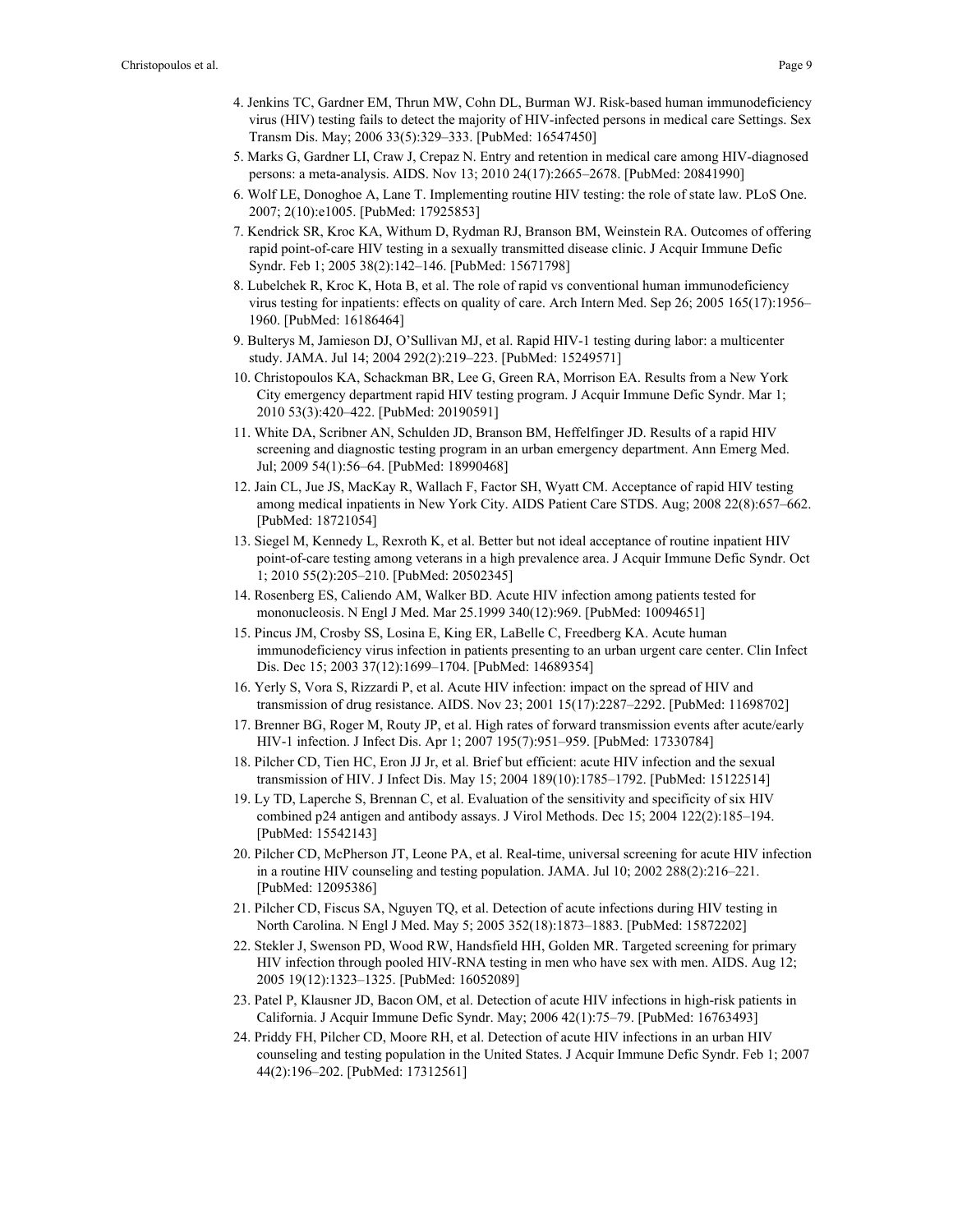- 25. Ahrens K, Kent CK, Kohn RP, et al. HIV partner notification outcomes for HIV-infected patients by duration of infection, San Francisco, 2004 to 2006. J Acquir Immune Defic Syndr. Dec 1; 2007 46(4):479–484. [PubMed: 18077837]
- 26. Arbelaez C, Wright EA, Losina E, et al. Emergency Provider Attitudes and Barriers to Universal HIV Testing in the Emergency Department. J Emerg Med. E pub 2009/10/16.
- 27. Bischof JJ, Kuruc JD, Embry JA, et al. Prospective study of the ARCHITECTHIV Ag/Ab Combo fourth generation assay to detect HIV infection in sexually transmitted infection clinics. AIDS. Sep 24; 2011 25(15):1927–1929. [PubMed: 21811138]
- 28. Pandori MW, Branson BM. 2010 HIV Diagnostics Conference. Expert Rev Anti Infect Ther. Jun; 2010 8(6):631–633. [PubMed: 20521890]
- 29. CLSI. CLSI document M53-A. Wayne, PA: Clinical and Laboratory Standards Institute; 2011. Criteria for Laboratory Testing and Diagnosis of Human Immunodeficiency Virus Infection Approved Guidelines.
- 30. Rosenberg NE, Kamanga G, Phiri S, et al. Detection of acute HIV infection: a field evaluation of the determine(R) HIV-1/2 Ag/Ab combo test. J Infect Dis. Feb; 2012 205(4):528–534. [PubMed: 22207651]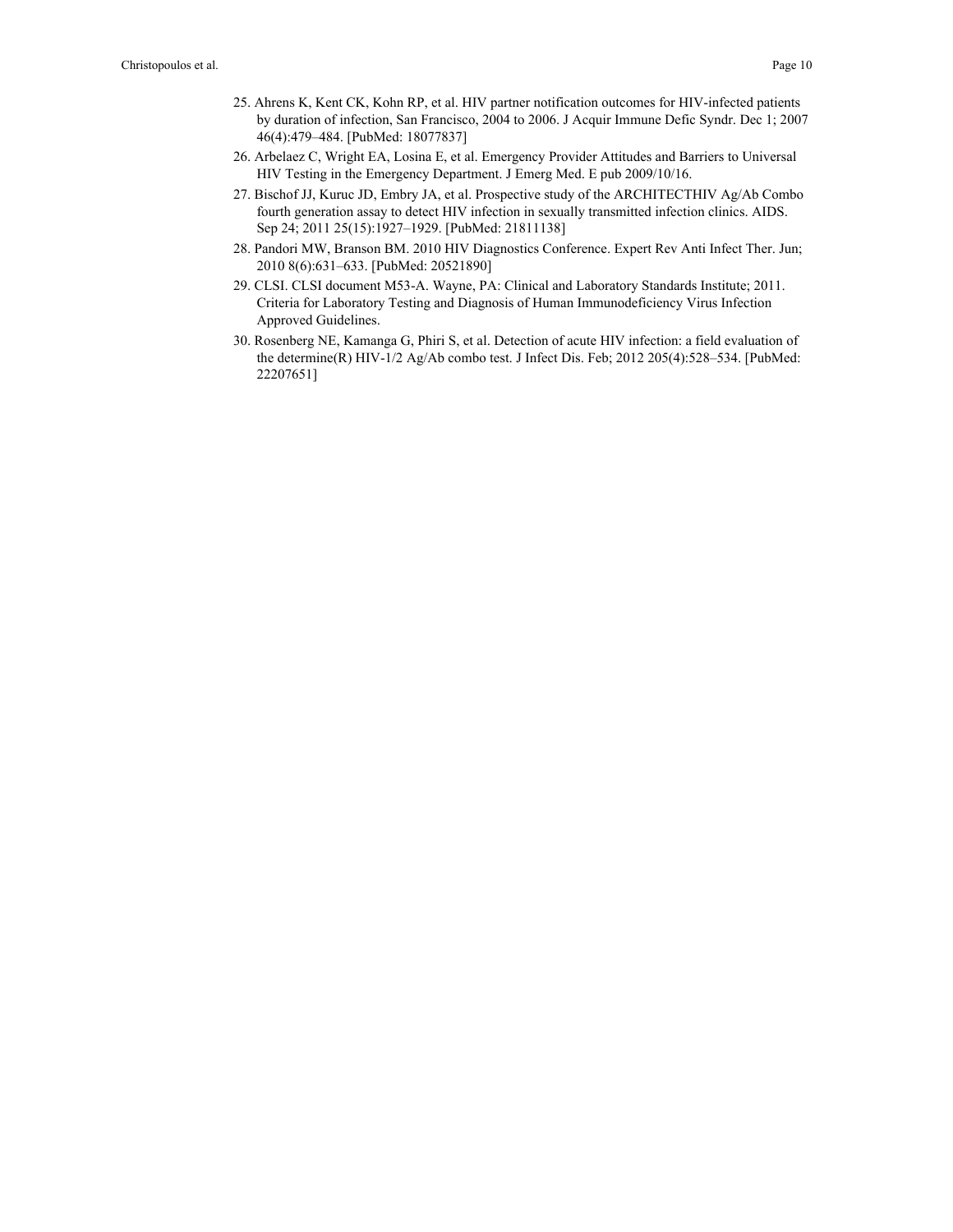

RT=Rapid Test, PPT=Plasma Preparation Tube, EIA =Enzyme Immunoassay, IFA=Immunoflorescence \* Specimens represent 6,284 unique individuals

\*Represents an infant of an HIV-infected mother who was tested with quantitative viral load testing †Quantitative viral load >500,000 copies/mL and full seroconversion confirmed on repeat testing

#### **Figure 1.**

Disposition of Specimens Undergoing Rapid HIV Testing and Pooled HIV RNA Testing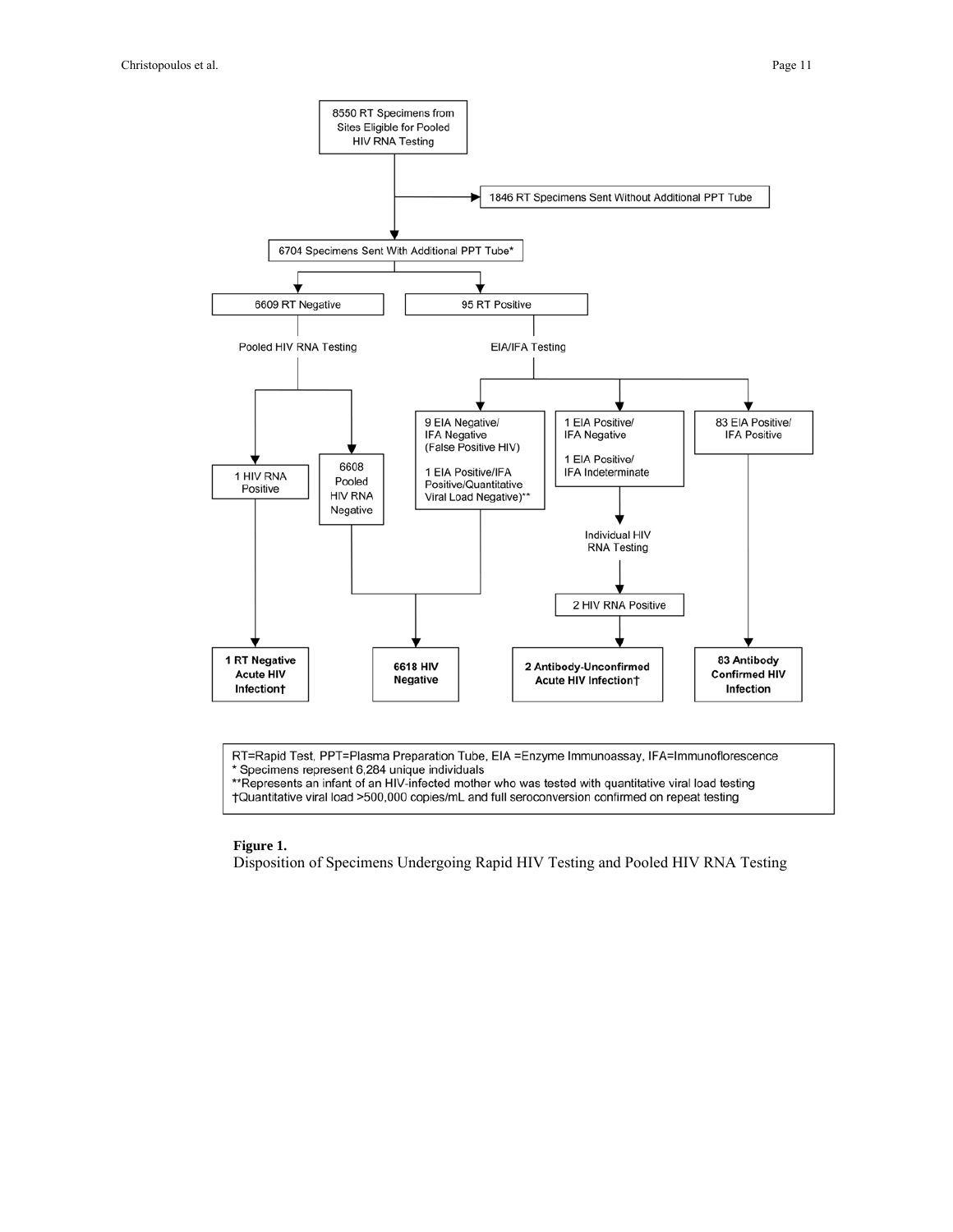

#### **Figure 2.**

Coordination Between the Hospital Laboratory and an HIV Clinic-Based Linkage to Care Team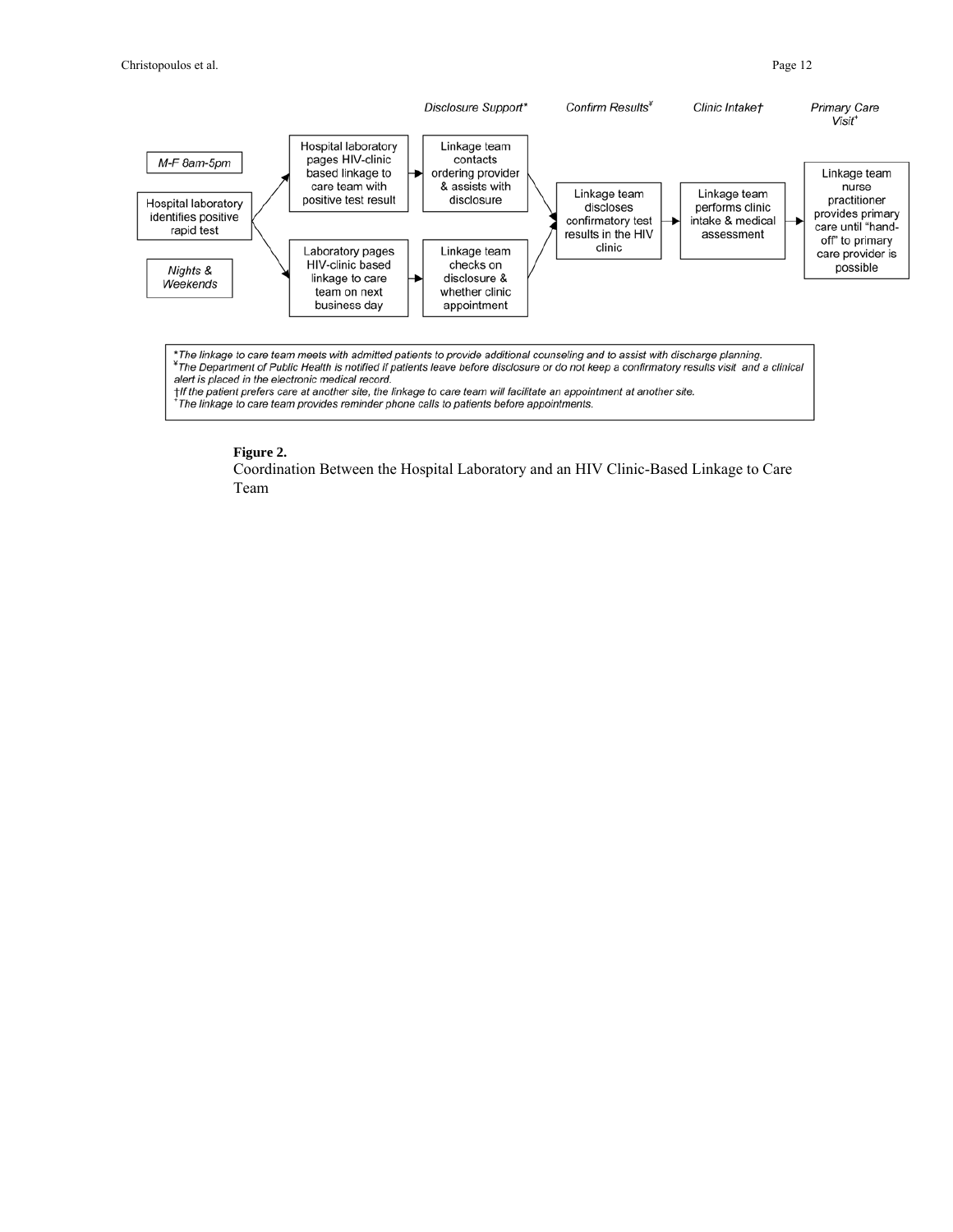

†Two patients had private insurance, making them ineligible for care within the public SFGH clinic system, and one patient lived out of state

\*9 patients were admitted to the hospital after diagnosis, thus time to linkage is calculated from time of discharge to time of first clinic visit, rather than time of diagnosis to first clinic visit

#### **Figure 3.**

Linkage to Care Outcomes for Patients Newly Diagnosed on the Hospital Campus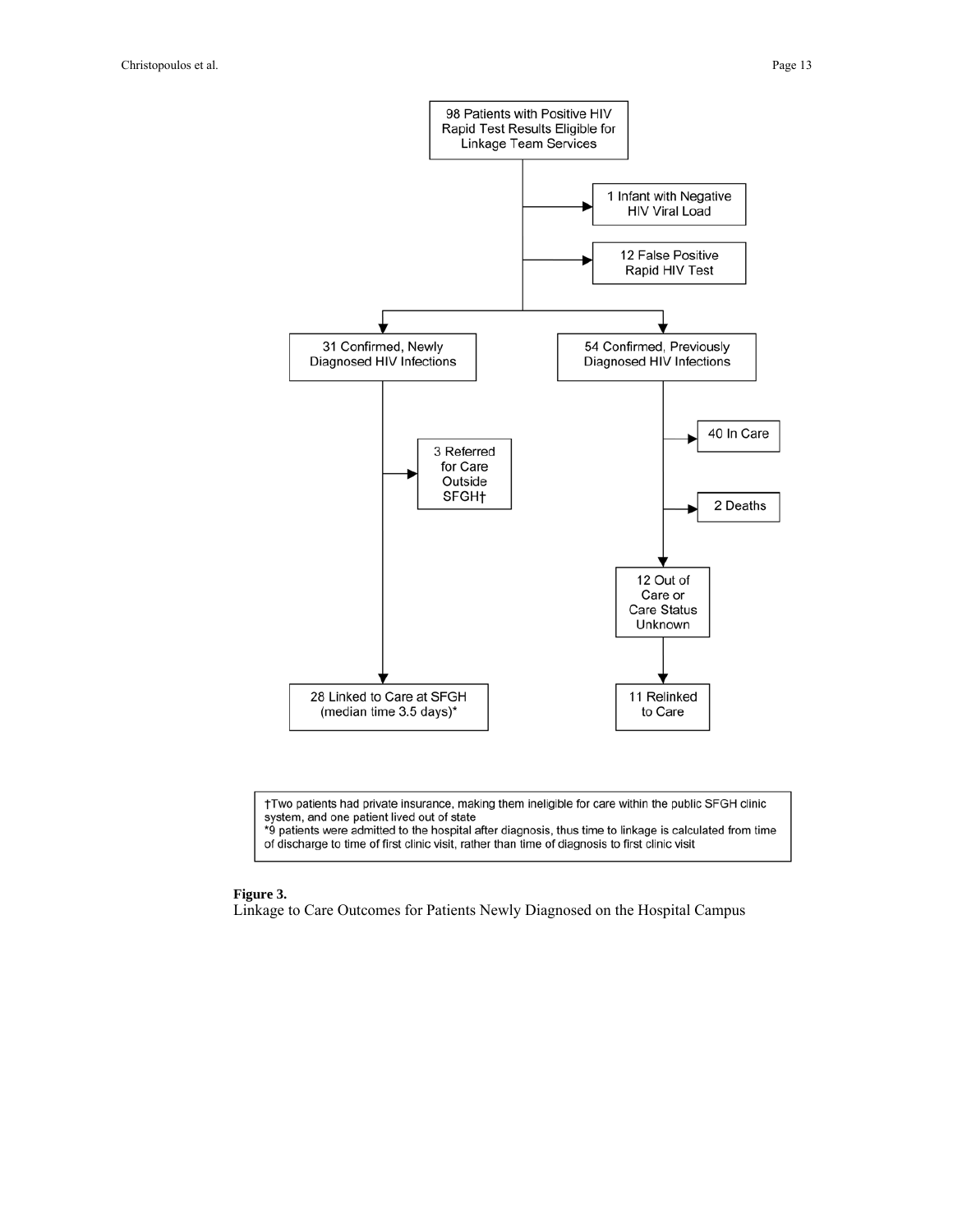| <b>Testing Site</b>                                                         | Rapid Tests (RT) | Adequate Specimen for<br>Pooled RNA n (%) | $RT + n (%$ | $JFA+$ (Confirmed +)<br>$RT + EIA +$ | RT+/EIA-/IFA-(False Positive) | Indeterminate/Pooled RNA<br>$RT + EIA + IFA - or$<br>$+$ | RT-Pooled RNA+           | New HIV Diagnoses n<br>(%) |
|-----------------------------------------------------------------------------|------------------|-------------------------------------------|-------------|--------------------------------------|-------------------------------|----------------------------------------------------------|--------------------------|----------------------------|
| Hospital Campus Testing Sites Included in Pooled HIV RNA Testing            |                  |                                           |             |                                      |                               |                                                          |                          |                            |
| Emergency Department                                                        | 1,921            | 1,456 (75.8%)                             | 47 (2.5%)   | 43                                   | $\sim$                        |                                                          | $\circ$                  | 15(0.8%)                   |
| Urgent Care                                                                 | 604              | 521 (86.3%)                               | 10(1.7%)    | $\infty$                             |                               |                                                          | $\circ$                  | 8 (1.3%)                   |
| Clinics                                                                     |                  |                                           |             |                                      |                               |                                                          |                          |                            |
| Family Health                                                               | 774              | 681 (88.0%)                               | 7 (0.9%)    | $\circ$                              |                               | ᅌ                                                        | $\circ$                  | 2(0.26%)                   |
| Internal Medicine                                                           | 342              | 293 (85.7%)                               | $0(0.0\%)$  | $\circ$                              | 0                             | $\circ$                                                  | $\circ$                  | $\circ$                    |
| Medicine/Surgical Specialty                                                 | 84               | 75 (89.3%)                                | 3(3.6%)     | $\epsilon$                           | 0                             | $\circ$                                                  | $\circ$                  | $2(2.4\%)$                 |
| Methadone                                                                   | 393              | 373 (94.9%)                               | 3(0.8%)     |                                      | $\mathbf{C}$                  | $\circ$                                                  | $\circ$                  | $\circ$                    |
| $\mathbb{B}$                                                                | $80\,$           | 61 (76.3%)                                | 2(2.5%)     | $\sim$                               | $\circ$                       | $\circ$                                                  | $\circ$                  | 2(2.5%)                    |
| Women's Clinic                                                              | 280              | 261 (93.2%)                               | 2(0.7%)     |                                      |                               | $\circ$                                                  | $\circ$                  | 1(0.36%)                   |
| Prenatal Clinic                                                             | 450              | 412 (91.6%)                               | 6(1.3%)     | 3                                    | 3                             | $\circ$                                                  | $\circ$                  | 1(0.22%)                   |
| Abortion                                                                    | $\overline{191}$ | 73 (38.2%)                                | $1(0.5\%)$  |                                      | $\circ$                       | $\circ$                                                  | $\circ$                  | $\circ$                    |
| Pediatric Clinic                                                            | 118              | 72 (61.0%)                                | 2(1.7%)     | $\ddot{\ }$                          |                               | $\circ$                                                  | $\circ$                  | $\circ$                    |
| Inpatient Wards                                                             |                  |                                           |             |                                      |                               |                                                          |                          |                            |
| Medical/Surgical                                                            | 339              | 218 (64.3%)                               | $12(3.5\%)$ | $\overline{\omega}$                  | $\circ$                       | $\circ$                                                  | $\circ$                  | $\circ$                    |
| Psychiatry                                                                  | 233              | 184 (79.0%)                               | 3(1.3%)     | $\epsilon$                           | $\circ$                       | $\circ$                                                  | $\circ$                  | $\circ$                    |
| <b>Hospital Campus Total</b>                                                | 5,809            | 4,681 (80.6%)                             | 98 (1.7%)   | $83\,$                               | $\overline{5}$                | $\sim$                                                   | $\circ$                  | 31(0.53%)                  |
| Off-site Community Health Centers Included in Pooled HIV RNA Testing (n=18) |                  |                                           |             |                                      |                               |                                                          |                          |                            |
| Off-Site Clinic Total                                                       | 2,741            | 2,024 (73.8%)                             | 53 (1.9%)   | $\overline{5}$                       | $\sim$                        | $\circ$                                                  | $\overline{\phantom{0}}$ | 15 (0.55%)                 |
| Eligible Site Sub-Total                                                     | 8,550            | 6,704 (78.4%)                             | 151 (1.8%)  | 134                                  | $\overline{4}$                | $\sim$                                                   | −                        | 46 (0.54%)                 |
| Medical Center Sites Excluded from<br>Pooled HIV RNA Testing                |                  |                                           |             |                                      |                               |                                                          |                          |                            |
| Nursery                                                                     | 578              | $\mathop{\rm N}\nolimits$                 | $\circ$     | 0                                    | 0                             | $\circ$                                                  | $\circ$                  | ∊                          |
| Outpatient Jail                                                             | 272              | $\mathbb{N}\mathbb{A}$                    | $\circ$     | $\circ$                              | $\circ$                       | $\circ$                                                  | $\circ$                  |                            |
| Labor and Delivery                                                          | 170              | N/A                                       | $\circ$     | $\circ$                              | $\circ$                       | $\circ$                                                  | $\circ$                  | 0                          |
| Occupational Health                                                         | 102              | $\mathbb{N}\mathbb{A}$                    | $\circ$     | $\circ$                              | $\circ$                       | $\circ$                                                  | $\circ$                  | $\mathbf{\circ}$           |

Rapid Test Results, Pooled HIV RNA Results, and Newly Diagnosed HIV Infections by Medical Center Testing Site

Christopoulos et al. Page 14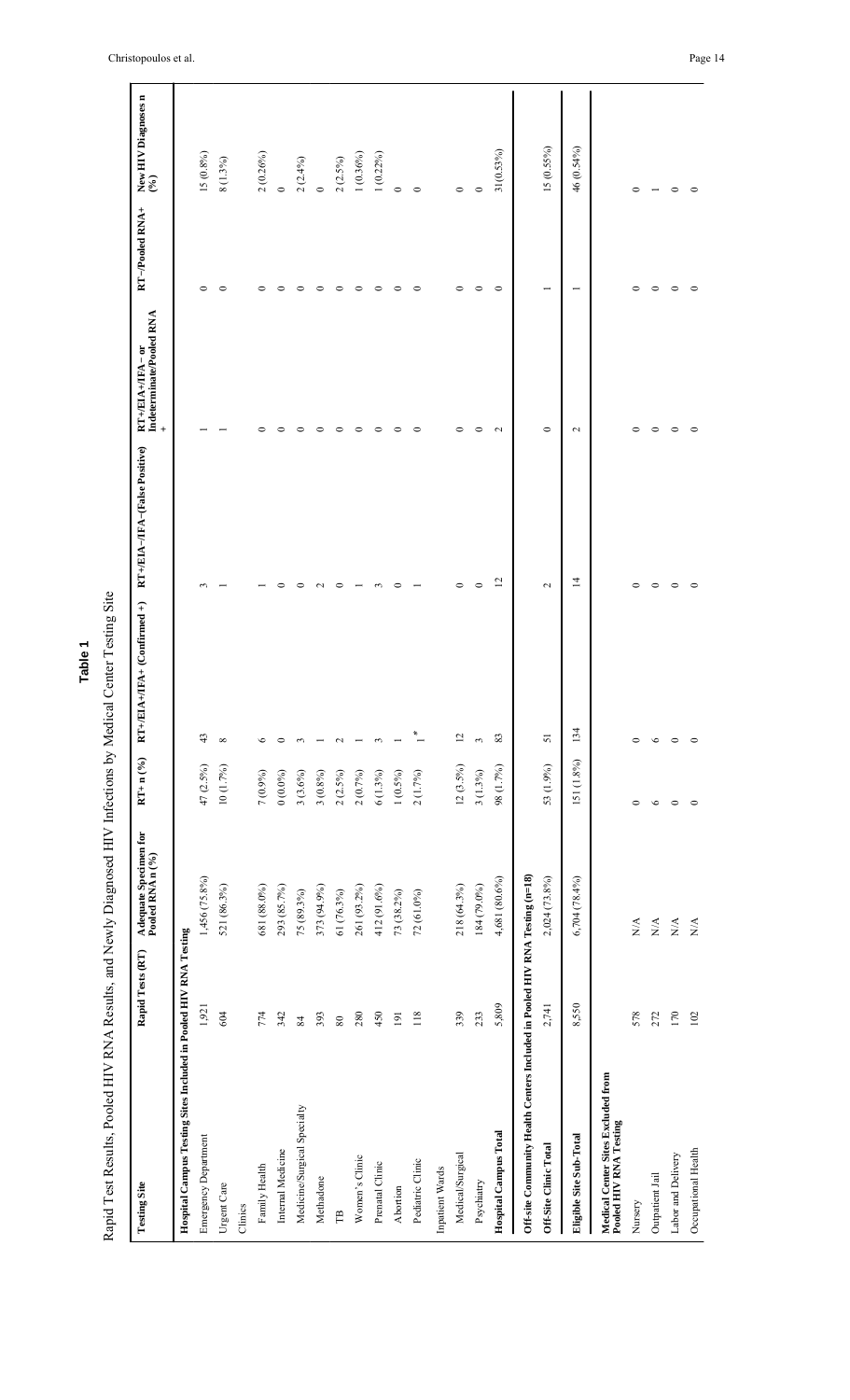| <b>Testing Site</b>             |       | Rapid Tests (RT) Adequate Specimen for<br>Pooled RNA n (%) |     | $RT + n$ (%) $RT + ELA + TFA + (Conffrmed +)$ $RT + EIA - (False Positive)$ $RT + EIA + /TRA - or$<br>Indeterminate/Pooled RNA |        |        | $RT-Pooled RNA+ New HIV Diagnoses n(%)$ |
|---------------------------------|-------|------------------------------------------------------------|-----|--------------------------------------------------------------------------------------------------------------------------------|--------|--------|-----------------------------------------|
| HIV Clinic/HIV Nursing Facility |       | X<br>X                                                     | 76  |                                                                                                                                |        | *<br>* |                                         |
| <b>Research Studies</b>         |       | $\overline{N}$                                             |     |                                                                                                                                |        |        | ΝÁ                                      |
| Lab QC/Unknown Location         |       | $\stackrel{\triangle}{\geq}$                               |     |                                                                                                                                |        |        | $\frac{\triangleleft}{\triangle}$       |
| <b>Excluded Site Sub-Total</b>  | 1,388 |                                                            | 5   | $\boldsymbol{\mathcal{S}}$                                                                                                     |        |        |                                         |
| TOTAL                           | 9.938 | X<br>Z                                                     | 242 | 223                                                                                                                            | $\leq$ |        | 47                                      |

Represents an infant with maternal antibodies but negative quantitative HIV viral load, hence considered HIV-uninfected

\*

\*\* atient was rapid-test positive at another facility prior to coming to the HIV clinic Patient was rapid-test positive at another facility prior to coming to the HIV clinic